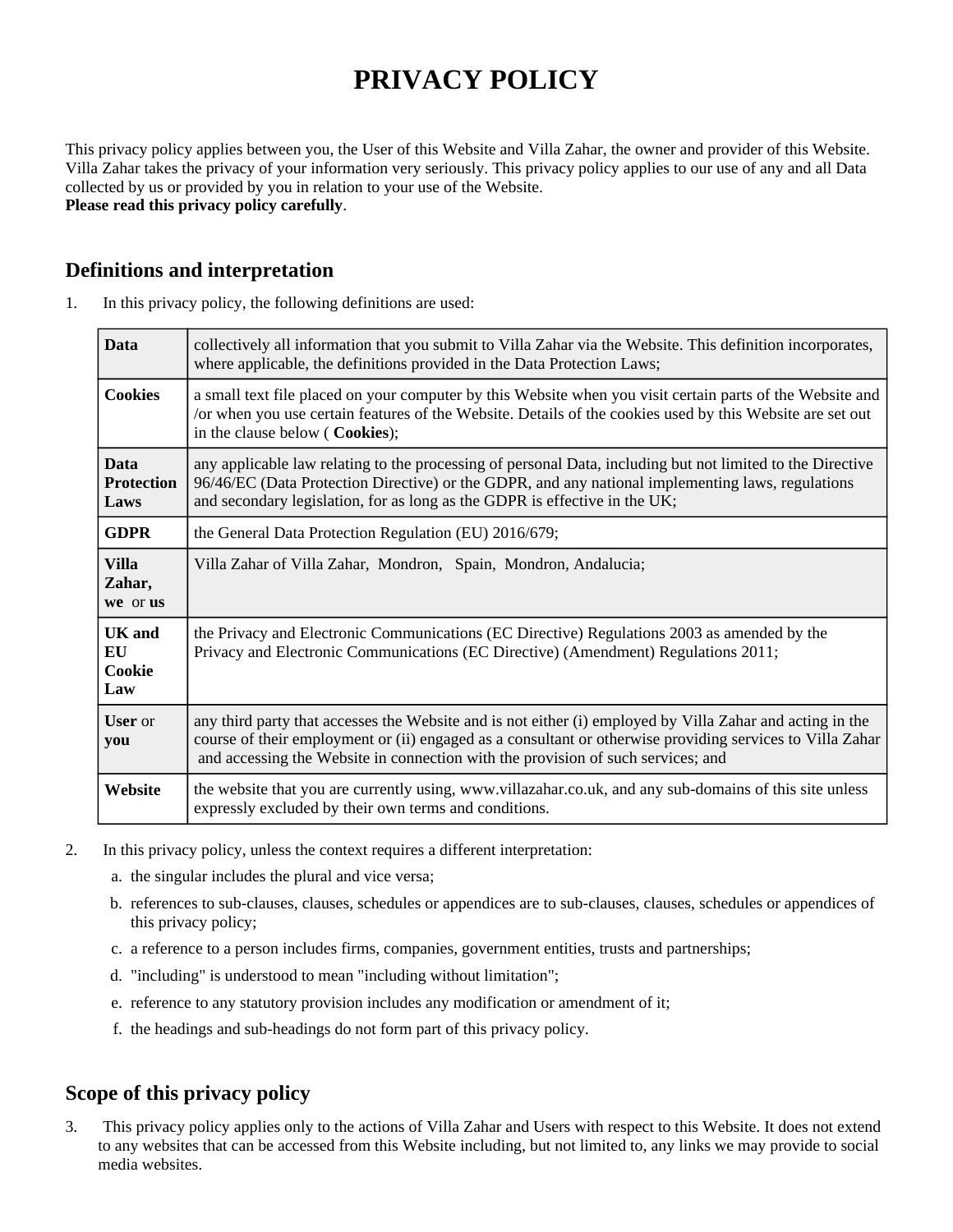4. For purposes of the applicable Data Protection Laws, Villa Zahar is the "data controller". This means that Villa Zahar determines the purposes for which, and the manner in which, your Data is processed.

#### **Data collected**

- 5. We may collect the following Data, which includes personal Data, from you:
	- a. name;
	- b. gender;
	- c. contact Information such as email addresses and telephone numbers;
	- d. demographic information such as postcode, preferences and interests;

in each case, in accordance with this privacy policy.

#### **How we collect Data**

- 6. We collect Data in the following ways:
	- a. data is given to us by you ; and
	- b. data is collected automatically.

#### **Data that is given to us by you**

- 7. Villa Zahar will collect your Data in a number of ways, for example:
	- a. when you contact us through the Website, by telephone, post, e-mail or through any other means;
	- b. when you register with us and set up an account to receive our products/services;
	- c. when you enter a competition or promotion through a social media channel;
	- d. when you make payments to us, through this Website or otherwise;
	- e. when you elect to receive marketing communications from us;

in each case, in accordance with this privacy policy.

#### **Data that is collected automatically**

- 8. To the extent that you access the Website, we will collect your Data automatically, for example:
	- a. we automatically collect some information about your visit to the Website. This information helps us to make improvements to Website content and navigation, and includes your IP address, the date, times and frequency with which you access the Website and the way you use and interact with its content.
	- b. we will collect your Data automatically via cookies, in line with the cookie settings on your browser. For more information about cookies, and how we use them on the Website, see the section below, headed "Cookies".

#### **Our use of Data**

- 9. Any or all of the above Data may be required by us from time to time in order to provide you with the best possible service and experience when using our Website. Specifically, Data may be used by us for the following reasons:
	- a. internal record keeping;
	- b. improvement of our products / services;
	- c. transmission by email of marketing materials that may be of interest to you;

in each case, in accordance with this privacy policy.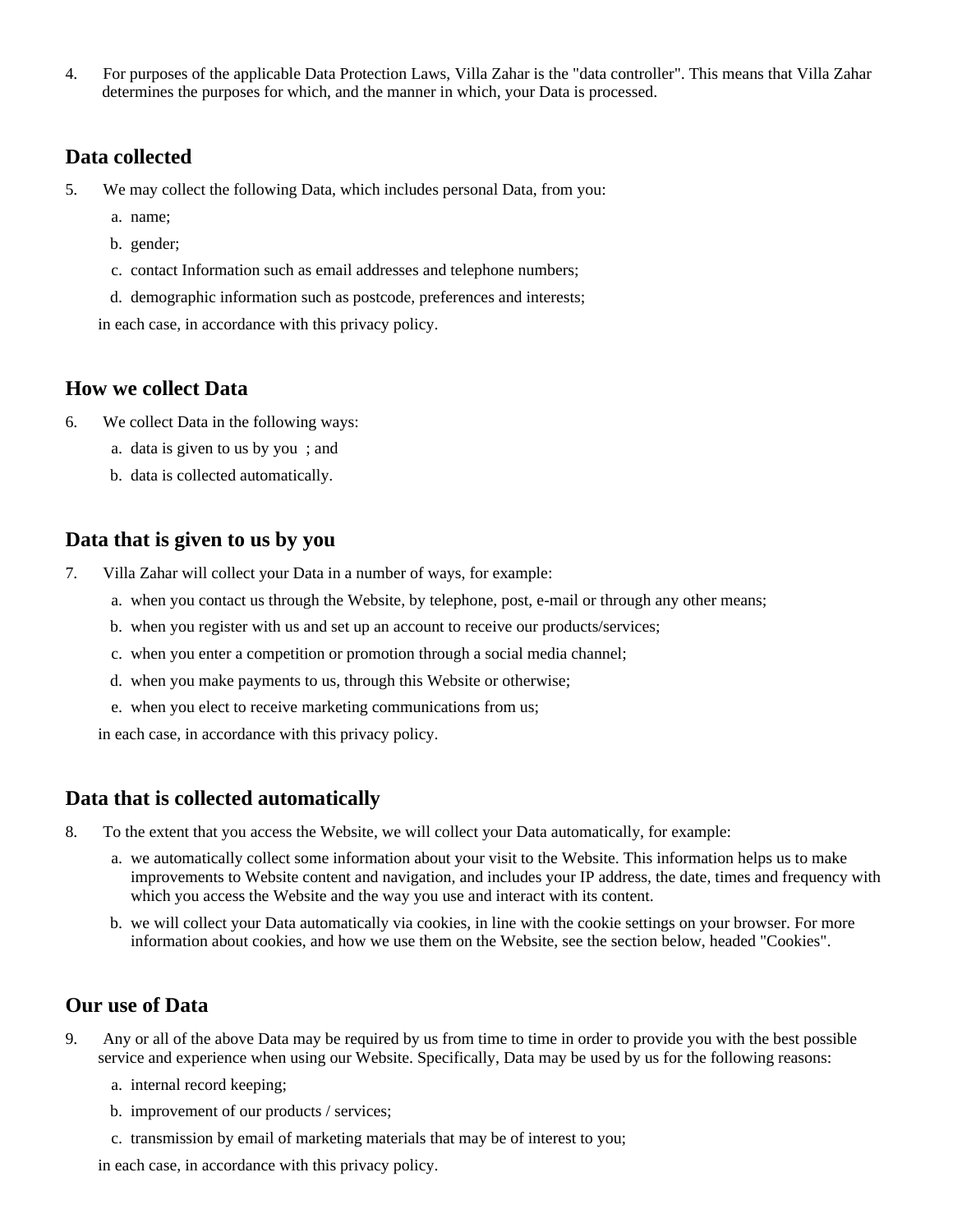- 10. We may use your Data for the above purposes if we deem it necessary to do so for our legitimate interests. If you are not satisfied with this, you have the right to object in certain circumstances (see the section headed "Your rights" below).
- 11. For the delivery of direct marketing to you via e-mail, we'll need your consent, whether via an opt-in or soft-opt-in:
	- a. soft opt-in consent is a specific type of consent which applies when you have previously engaged with us (for example, you contact us to ask us for more details about a particular product/service, and we are marketing similar products/services). Under "soft opt-in" consent, we will take your consent as given unless you opt-out.
	- b. for other types of e-marketing, we are required to obtain your explicit consent; that is, you need to take positive and affirmative action when consenting by, for example, checking a tick box that we'll provide.
	- c. if you are not satisfied about our approach to marketing, you have the right to withdraw consent at any time. To find out how to withdraw your consent, see the section headed "Your rights" below.
- 12. When you register with us and set up an account to receive our services, the legal basis for this processing is the performance of a contract between you and us and/or taking steps, at your request, to enter into such a contract.

#### **Who we share Data with**

13. We may share your Data with the following groups of people for the following reasons:

a. our employees, agents and/or professional advisors - to check validity , process payments and deposit refunds. ;

in each case, in accordance with this privacy policy.

# **Keeping Data secure**

- 14. We will use technical and organisational measures to safeguard your Data, for example:
	- a. access to your account is controlled by a password and a user name that is unique to you.
	- b. we store your Data on secure servers.
- 15. Technical and organisational measures include measures to deal with any suspected data breach. If you suspect any misuse or loss or unauthorised access to your Data, please let us know immediately by contacting us via this e-mail address: ndraper3@icloud.com.
- 16. If you want detailed information from Get Safe Online on how to protect your information and your computers and devices against fraud, identity theft, viruses and many other online problems, please visit www.getsafeonline.org. Get Safe Online is supported by HM Government and leading businesses.

#### **Data retention**

- 17. Unless a longer retention period is required or permitted by law, we will only hold your Data on our systems for the period necessary to fulfil the purposes outlined in this privacy policy or until you request that the Data be deleted.
- 18. Even if we delete your Data, it may persist on backup or archival media for legal, tax or regulatory purposes.

# **Your rights**

- 19. You have the following rights in relation to your Data:
	- a. **Right to access** the right to request (i) copies of the information we hold about you at any time, or (ii) that we modify, update or delete such information. If we provide you with access to the information we hold about you, we will not charge you for this, unless your request is "manifestly unfounded or excessive." Where we are legally permitted to do so, we may refuse your request. If we refuse your request, we will tell you the reasons why.
	- b. **Right to correct** the right to have your Data rectified if it is inaccurate or incomplete.
	- c. **Right to erase** the right to request that we delete or remove your Data from our systems.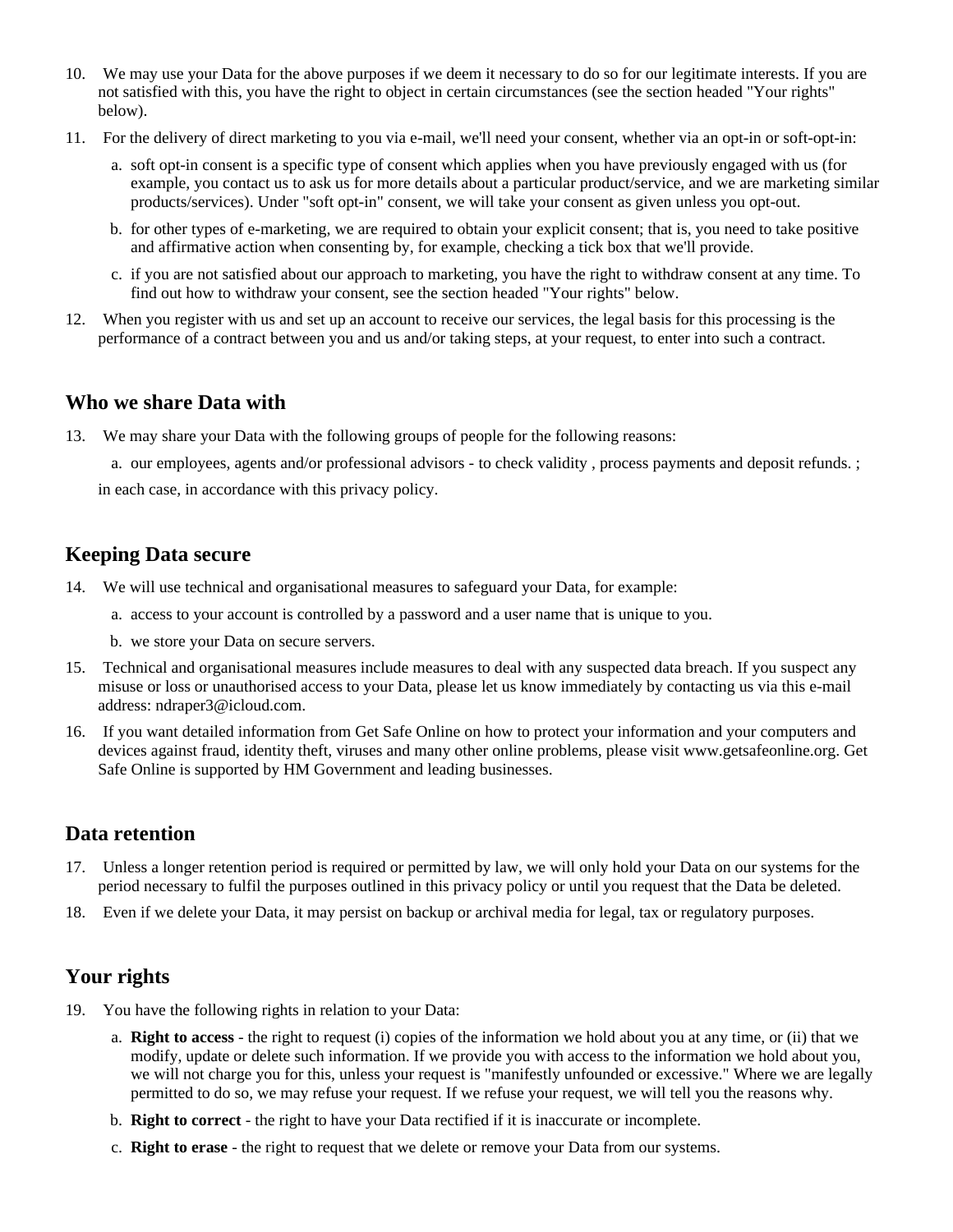- d. **Right to restrict our use of your Data** the right to "block" us from using your Data or limit the way in which we can use it.
- e. **Right to data portability** the right to request that we move, copy or transfer your Data.
- f. **Right to object** the right to object to our use of your Data including where we use it for our legitimate interests.
- 20. To make enquiries, exercise any of your rights set out above, or withdraw your consent to the processing of your Data (where consent is our legal basis for processing your Data), please contact us via this e-mail address: ndraper3@icloud. com.
- 21. If you are not satisfied with the way a complaint you make in relation to your Data is handled by us, you may be able to refer your complaint to the relevant data protection authority. For the UK, this is the Information Commissioner's Office (ICO). The ICO's contact details can be found on their website at https://ico.org.uk/.
- 22. It is important that the Data we hold about you is accurate and current. Please keep us informed if your Data changes during the period for which we hold it.

#### **Links to other websites**

23. This Website may, from time to time, provide links to other websites. We have no control over such websites and are not responsible for the content of these websites. This privacy policy does not extend to your use of such websites. You are advised to read the privacy policy or statement of other websites prior to using them.

# **Changes of business ownership and control**

- 24. Villa Zahar may, from time to time, expand or reduce our business and this may involve the sale and/or the transfer of control of all or part of Villa Zahar. Data provided by Users will, where it is relevant to any part of our business so transferred, be transferred along with that part and the new owner or newly controlling party will, under the terms of this privacy policy, be permitted to use the Data for the purposes for which it was originally supplied to us.
- 25. We may also disclose Data to a prospective purchaser of our business or any part of it.
- 26. In the above instances, we will take steps with the aim of ensuring your privacy is protected.

#### **Cookies**

- 27. This Website may place and access certain Cookies on your computer. Villa Zahar uses Cookies to improve your experience of using the Website. Villa Zahar has carefully chosen these Cookies and has taken steps to ensure that your privacy is protected and respected at all times.
- 28. All Cookies used by this Website are used in accordance with current UK and EU Cookie Law.
- 29. Before the Website places Cookies on your computer, you will be presented with a message bar requesting your consent to set those Cookies. By giving your consent to the placing of Cookies, you are enabling Villa Zahar to provide a better experience and service to you. You may, if you wish, deny consent to the placing of Cookies; however certain features of the Website may not function fully or as intended.
- 30. This Website may place the following Cookies:

| <b>Type of Cookie</b>          | <b>Purpose</b>                                                                                                                                                                                                                                                                     |
|--------------------------------|------------------------------------------------------------------------------------------------------------------------------------------------------------------------------------------------------------------------------------------------------------------------------------|
| Strictly necessary cookies     | These are cookies that are required for the operation of our website. They<br>include, for example, cookies that enable you to log into secure areas of our<br>website, use a shopping cart or make use of e-billing services.                                                     |
| Analytical/performance cookies | They allow us to recognise and count the number of visitors and to see how<br>visitors move around our website when they are using it. This helps us to<br>improve the way our website works, for example, by ensuring that users are<br>finding what they are looking for easily. |

31. You can find a list of Cookies that we use in the Cookies Schedule.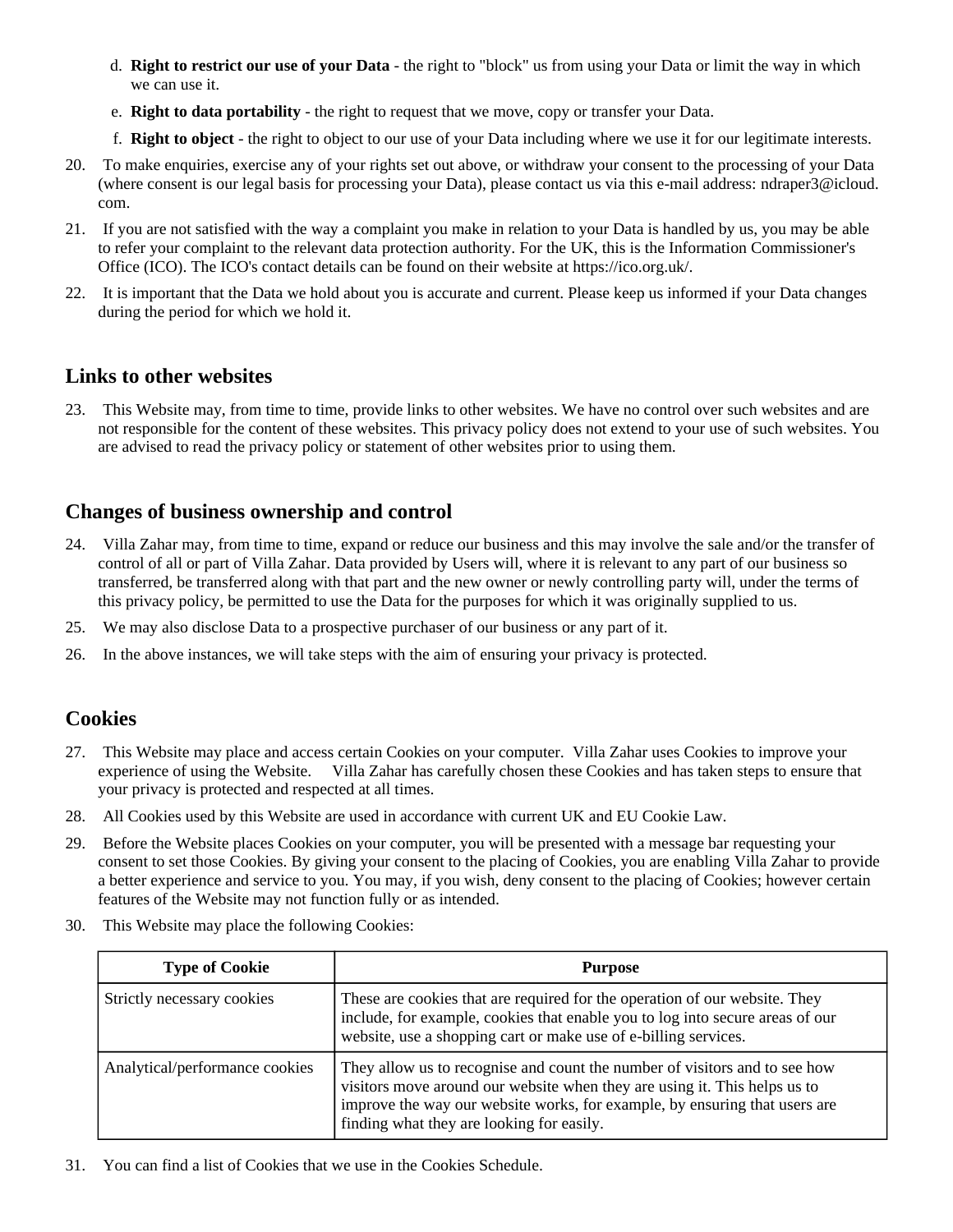- 32. You can choose to enable or disable Cookies in your internet browser. By default, most internet browsers accept Cookies but this can be changed. For further details, please consult the help menu in your internet browser.
- 33. You can choose to delete Cookies at any time; however you may lose any information that enables you to access the Website more quickly and efficiently including, but not limited to, personalisation settings.
- 34. It is recommended that you ensure that your internet browser is up-to-date and that you consult the help and guidance provided by the developer of your internet browser if you are unsure about adjusting your privacy settings.
- 35. For more information generally on cookies, including how to disable them, please refer to aboutcookies.org. You will also find details on how to delete cookies from your computer.

#### **General**

- 36. You may not transfer any of your rights under this privacy policy to any other person. We may transfer our rights under this privacy policy where we reasonably believe your rights will not be affected.
- 37. If any court or competent authority finds that any provision of this privacy policy (or part of any provision) is invalid, illegal or unenforceable, that provision or part-provision will, to the extent required, be deemed to be deleted, and the validity and enforceability of the other provisions of this privacy policy will not be affected.
- 38. Unless otherwise agreed, no delay, act or omission by a party in exercising any right or remedy will be deemed a waiver of that, or any other, right or remedy.
- 39. This Agreement will be governed by and interpreted according to the law of England and Wales. All disputes arising under the Agreement will be subject to the exclusive jurisdiction of the English and Welsh courts.

#### **Changes to this privacy policy**

40. Villa Zahar reserves the right to change this privacy policy as we may deem necessary from time to time or as may be required by law. Any changes will be immediately posted on the Website and you are deemed to have accepted the terms of the privacy policy on your first use of the Website following the alterations.

You may contact Villa Zahar by email at ndraper3@icloud.com.

#### **Attribution**

41. This privacy policy was created using a document from [Rocket Lawyer](https://www.rocketlawyer.com/gb/en/) (https://www.rocketlawyer.com/gb/en). **26 July 2020**